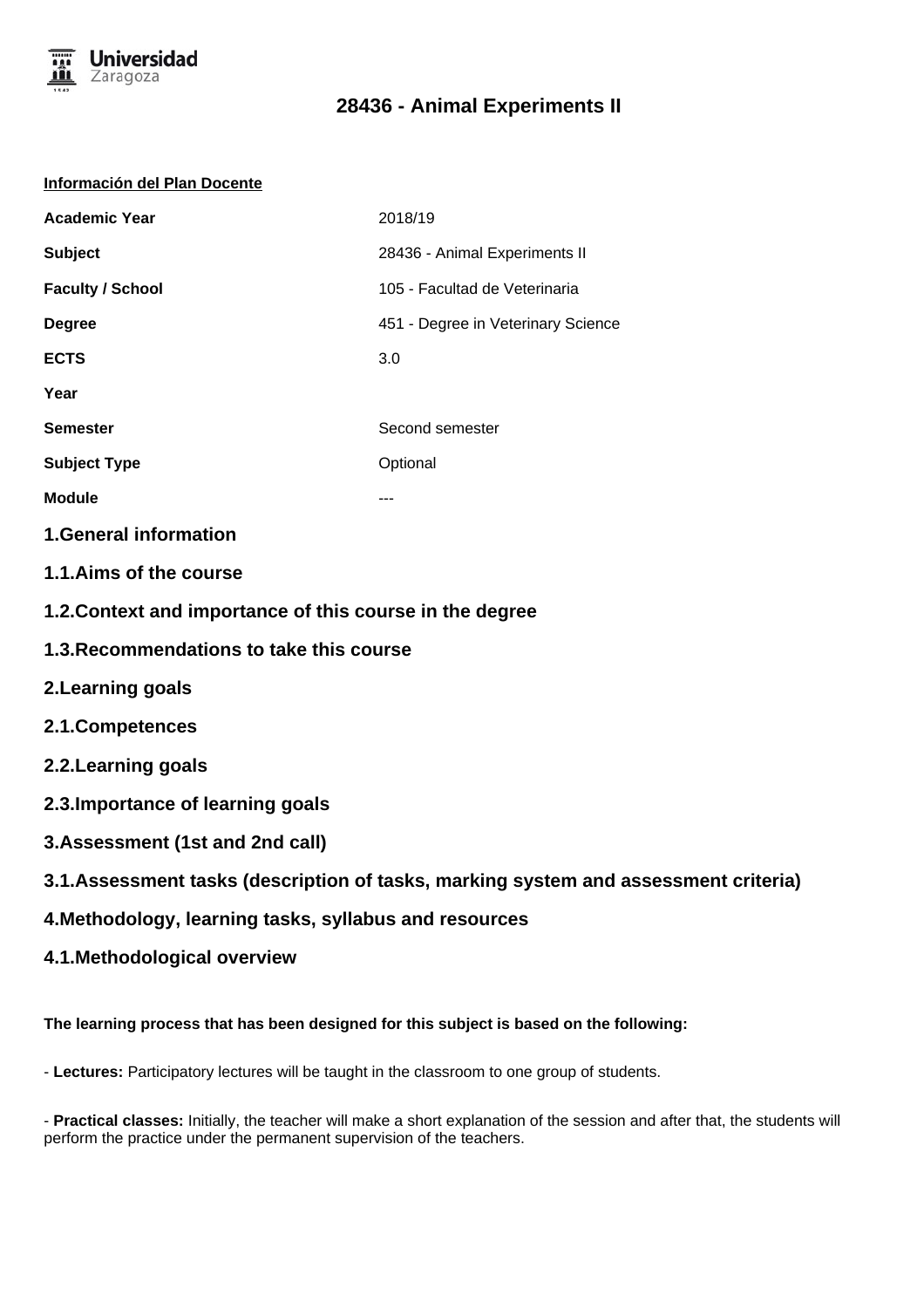

## **4.2.Learning tasks**

- **Lectures:** Theoretical classes (20 hours) will be taught in the schedule established by the Faculty.

- **Practical classes:** A total of 10 hours of practice, distributed in 6 sessions, will be taught in the Laboratory of Physiology, room of Necropsies, Clinic Hospital or in the Computer room. Dates of the practices will be announced in advance, in such a way that the students choose for the date that best suits them.

#### **Summary table of teaching-learning activities**

| <b>ACTIVITY</b> | <b>ATTENDANCE</b><br><b>HOURS</b> | <b>FACTOR</b> | <b>SELF STUDY</b><br><b>HOURS</b> | <b>TOTAL</b> |
|-----------------|-----------------------------------|---------------|-----------------------------------|--------------|
| Lectures        | 20                                | 1,5           | 30                                | 50           |
| Practices       | 10                                |               | 10                                | 20           |
| Exams           |                                   |               | 3                                 | 3            |
| <b>Total</b>    | 30                                |               | 43                                | 73           |

### **4.3.Syllabus**

The program offered to help the student achieve the expected results includes the following activities:

### **PROGRAM OF LECTURES**

Lectures are divided into 4 thematic blocks, with the timing and assignment of hours listed below.

**VI. MICROBIOLOGY AND DISEASE** (5 h)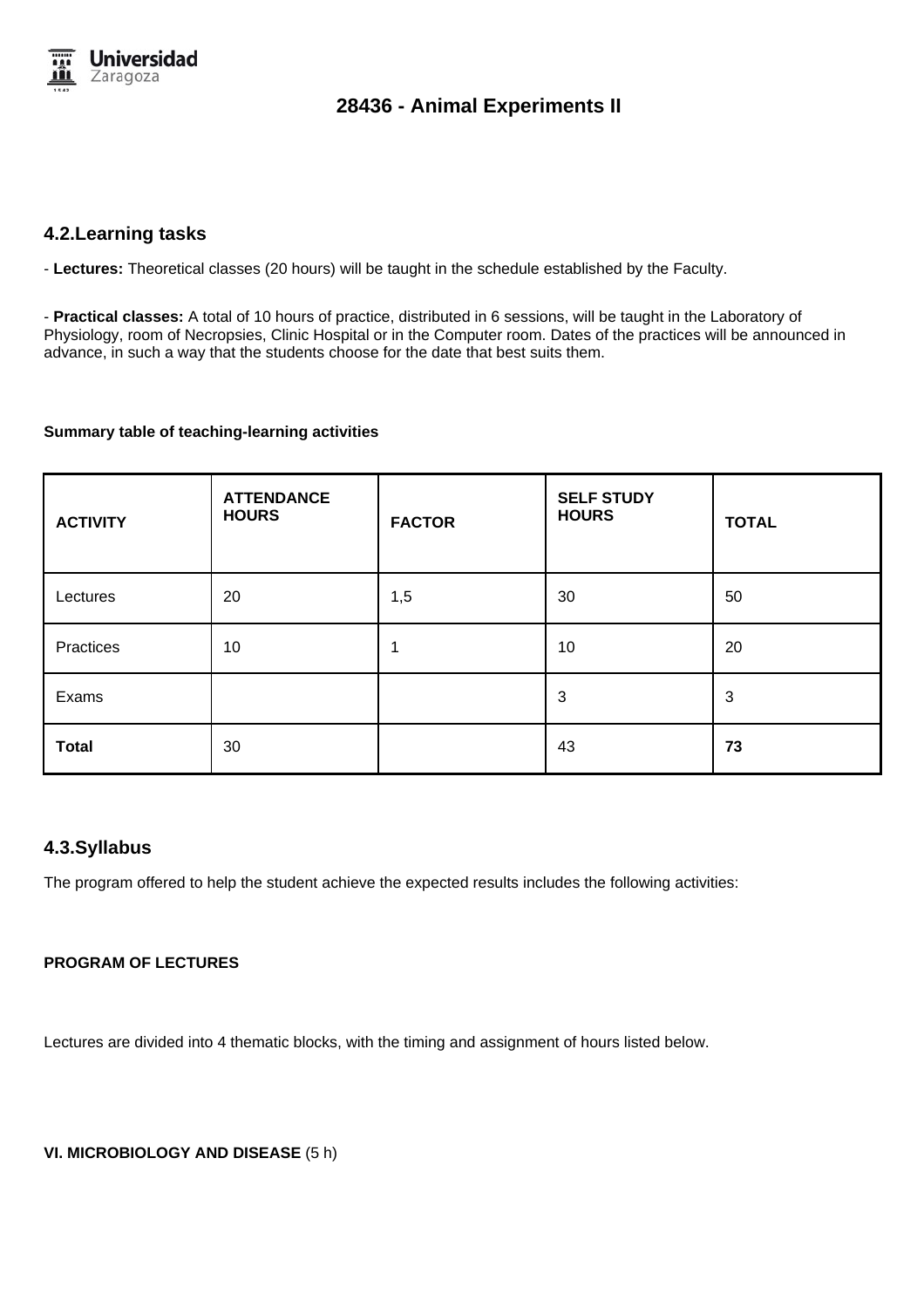

- **Unit 1.** Health monitoring and disease prevention. Health monitoring programme in experimental units.
- **Unit 2.** Pathology of common animal laboratory diseases.
- **Unit 3.** Safety in working with infectious animals.

#### **VII. ANAESTHESIA, ANALGESIA AND EXPERIMENTAL PROCEDURES** (9 h)

**- Unit 4.** Introduction to methods of anaesthesia. Anaesthetics and analgesics. Choice of anaesthetic agent in relation to animal species and nature of experiment.

**- Unit 5.** Analgesia. Recognition, assessment and control of pain, suffering or distress.

**- Unit 6.** Euthanasia: chemical and physical methods. Disposal of carcasses.

**- Unit 7.** Experimental procedures in surgery. Principles of surgery, facilities, surgical equipment, aseptic techniques, special perioperative considerations. Postoperative care and monitoring.

**- Unit 8.** Refining procedures for the administration of substances. Biological sampling collection.

**- Unit 9.** Experimental procedures in pharmacology, toxicology, microbiology and infectious diseases.

#### **VIII. Design and conduct of animal experiments** (5 h)

- **Unit 10.** Experimental design. Guidelines for good design. Choice of the experimental animal and power analysis to calculate the number of animals. Statistical analysis and interpretation of results. Designs applied in animal experimentation.

**- Unit 11.** Animal models (spontaneous, induced).

#### **IX. ANALYSIS AND ELABORATION OF SCIENTIFIC LITERATURE** (1 h)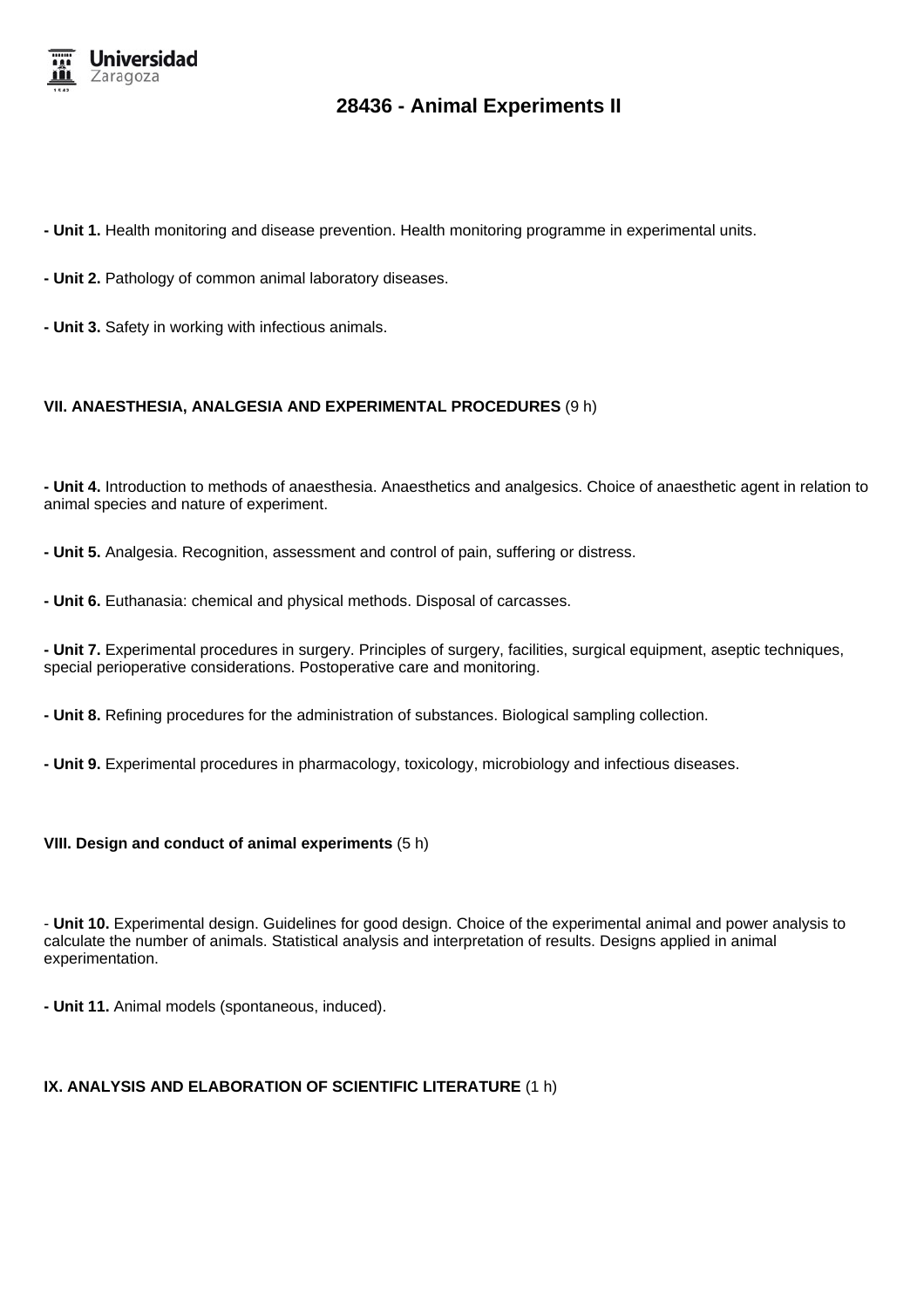

**- Unit 12.** Analysis and elaboration of scientific literature.

#### **PROGRAM OF PRACTICAL CLASSES**

The program consists of 10 hours of practical activities, distributed into 6 sessions:

Only Practice 3 involves working with live animals. This practice has been subjected to prior evaluation by the Advisory Ethics Committee for Animal Experimentation of the University of Zaragoza (License number PD05/14). The carcasses used in Practice 1 and 4 come from animals which have not expressly been euthanized for the practice.

- **Practice 1.** Necropsy in experimental animals. Technique and sampling. Recognition of macroscopic lesions of organs and tissues in the mouse, rat and rabbit (2 hours).

- **Practice 2.** Workshop onpain recognition (2 hours).
- **Practice 3.** Administration of substances. Sample collection in rabbit (1 hour).
- **Practice 4.** Surgical procedures in experimental surgery (2 hours).
- **Practice 5.** Workshop on experimental design of procedures (2 hours).
- **Practice 6.** Evaluation of procedures by ethics committees (1 hour).

## **4.4.Course planning and calendar**

#### **Calendar of attendance sessions**

Dates of delivery of the lectures will be available on the website of the Faculty of Veterinary Medicine (link: http://veterinaria.unizar.es/). This link will be updated at the beginning of each academic year.

Dates of delivery of practical classes will be announced in advance, in such a way that the students choose the best date that suits them.

### **4.5.Bibliography and recommended resources**